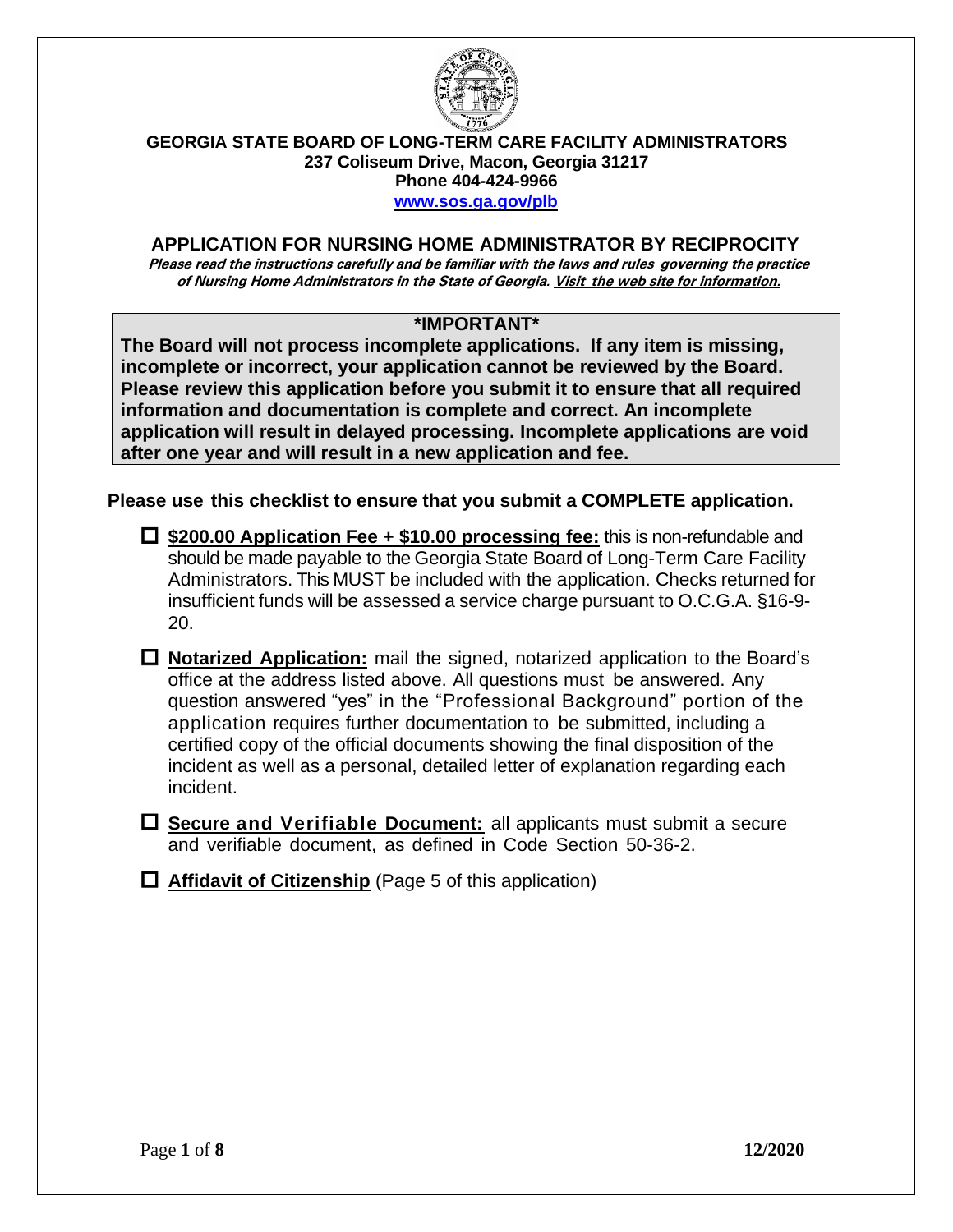| <b>FOR BOARD USE ONLY</b> |  |
|---------------------------|--|
| <b>Amount Submitted</b>   |  |
| Date                      |  |
| Receipt#                  |  |



| FOR BOARD USE ONLY        |  |
|---------------------------|--|
| <b>Certificate Number</b> |  |
| Date Issued               |  |
| <b>Applicant No.</b>      |  |
|                           |  |

### **GEORGIA STATE BOARD OF LONG-TERM CARE FACILITY ADMINISTRATORS 237 Coliseum Drive • Macon, Georgia 31217 • 404-424-9966 [www.sos.ga.gov/plb](http://www.sos.ga.gov/plb)**

### **APPLICATION FOR LICENSURE AS A NURSING HOME ADMINISTRATOR BY RECIPROCITY**

### **Application Fee \$200.00 + \$10.00 processing fee (non-refundable)**

*Checks returned for insufficient funds will be assessed a service charge pursuant to O.C.G.A. §16-9-20.*

| <b>PART I - PERSONAL INFORMATION</b>                                                                                                                                                                                                                                                                                                                                                                                                                                  |                            |        |            |     |  |
|-----------------------------------------------------------------------------------------------------------------------------------------------------------------------------------------------------------------------------------------------------------------------------------------------------------------------------------------------------------------------------------------------------------------------------------------------------------------------|----------------------------|--------|------------|-----|--|
| Name:                                                                                                                                                                                                                                                                                                                                                                                                                                                                 |                            |        |            |     |  |
| (As desired on License)                                                                                                                                                                                                                                                                                                                                                                                                                                               | Last                       | First  | Middle     |     |  |
| Name as shown on exam records or transcripts (If different):                                                                                                                                                                                                                                                                                                                                                                                                          |                            |        |            |     |  |
| Last                                                                                                                                                                                                                                                                                                                                                                                                                                                                  | First                      | Middle |            |     |  |
|                                                                                                                                                                                                                                                                                                                                                                                                                                                                       | Sex:                       | M      |            |     |  |
| Date of Birth<br>*Social Security Number<br>*This information is authorized to be obtained and disclosed to state and federal agencies pursuant to O.C.G.A. 19-11-1<br>and O.C.G.A. 20-3-295, 42 U.S.C.A. 551 and 20 U.S.C.A. 1001. It may also be disclosed to the National Practitioner's<br>Databank (NPDB) and the Healthcare Integrity and Protection Data Bank (HIPDB) or other licensing boards, or other<br>regulatory agencies for license tracking purposes |                            |        |            |     |  |
| Physical Address: _<br>(P.O. Box not acceptable)                                                                                                                                                                                                                                                                                                                                                                                                                      | Number and Street          | Apt. # | City/State | Zip |  |
| If you are granted a license, your name, mailing address and license number are public information and your mailing<br>address will appear on the internet. Your physical address is required, if different than the mailing address. You must<br>immediately notify the Board in writing of an address change.                                                                                                                                                       |                            |        |            |     |  |
| Mailing Address:<br>(if different-P.O. Box Acceptable) Number and Street                                                                                                                                                                                                                                                                                                                                                                                              |                            | Apt. # | City/State | Zip |  |
| Telephone Number (Day)                                                                                                                                                                                                                                                                                                                                                                                                                                                | Telephone Number (Evening) |        | Cell Phone |     |  |
| E Mail Address:                                                                                                                                                                                                                                                                                                                                                                                                                                                       | (Please print clearly)     |        |            |     |  |

 **Please check this box if you are a military spouse or a transitioning service member of the United States armed forces (including the National Guard).**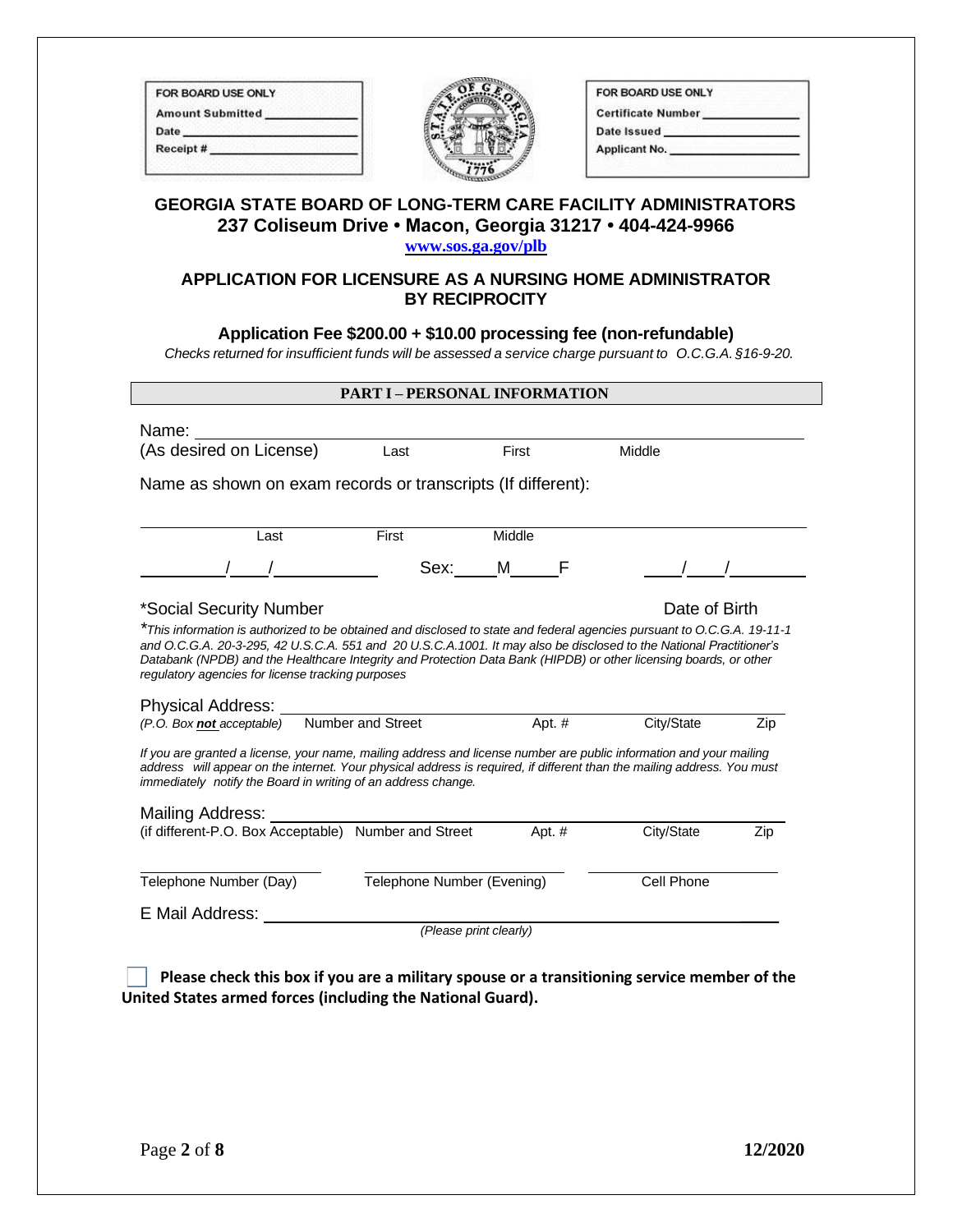#### **PART II – EDUCATION**

• Please submit the following:

Copy of High School Diploma or Official College Transcript(s) (either mailed directly from university to the Board, or include with your application documents, showing degree and date awarded) •**Please indicate below:**

| <b>High School</b>        | <b>City/State</b> | <b>Dates Attended</b> | <b>Degree</b> |
|---------------------------|-------------------|-----------------------|---------------|
| <b>University/College</b> |                   |                       |               |
|                           |                   |                       |               |
|                           |                   |                       |               |

#### **PART III – PROFESSIONAL BACKROUND**

**Instructions: If you answer "Yes" to any of the following questions you are required to provide a certified copy of the official documents showing the final disposition of the incident as well as a personal, detailed letter of explanation regarding each incident. In the event the file no longer exists, you must submit documentation, from the court or appropriate agency, stating that fact. To avoid processing delays please submit all documentation as part of your application packet. For the purpose of the following questions, the terms "licensee," "registration," and "certification" are synonymous.**

Have you had revoked or suspended or otherwise sanctioned any license issued to you by any board or agency in Georgia or any other state? \_\_\_\_\_ Yes \_\_\_\_ No

Were you denied issuance of or, pursuant to disciplinary proceedings, refused renewal of a license or the privilege of taking an examination by any state licensing board? \_\_\_\_\_ Yes \_\_\_\_ No

Have you knowingly failed to renew a license during an investigation of disciplinary action?  $\frac{Yes}{1}$  No

Have you been subject to disciplinary action or had your membership revoked by a professional organization governing the practice of that profession? \_\_\_\_\_ Yes \_\_\_\_ No

Are you currently unable to practice with reasonable skill and safety by reason of illness or use of alcohol, drugs, narcotics, chemicals or any other type of material, or as a result of any mental or physical condition? \_\_\_\_\_ Yes \_\_\_\_ No

Have you had any suit filed against you related to the practice of a profession? \_\_\_\_\_ Yes \_\_\_\_ No

Have you ever had your Medicaid and/or Medicare privileges revoked or restricted? \_\_\_\_\_ Yes \_\_\_\_ No

Have you ever been arrested? **NOTE**: *The answer to this question is "YES" if an arrest or conviction has been pardoned, expunged, dismissed or deferred, you pled & completed probation under First Offender and/or your civil rights have been restored and/or you have received legal advice that the offense will not appear on your criminal record.* \_\_\_\_\_ Yes \_\_\_\_ No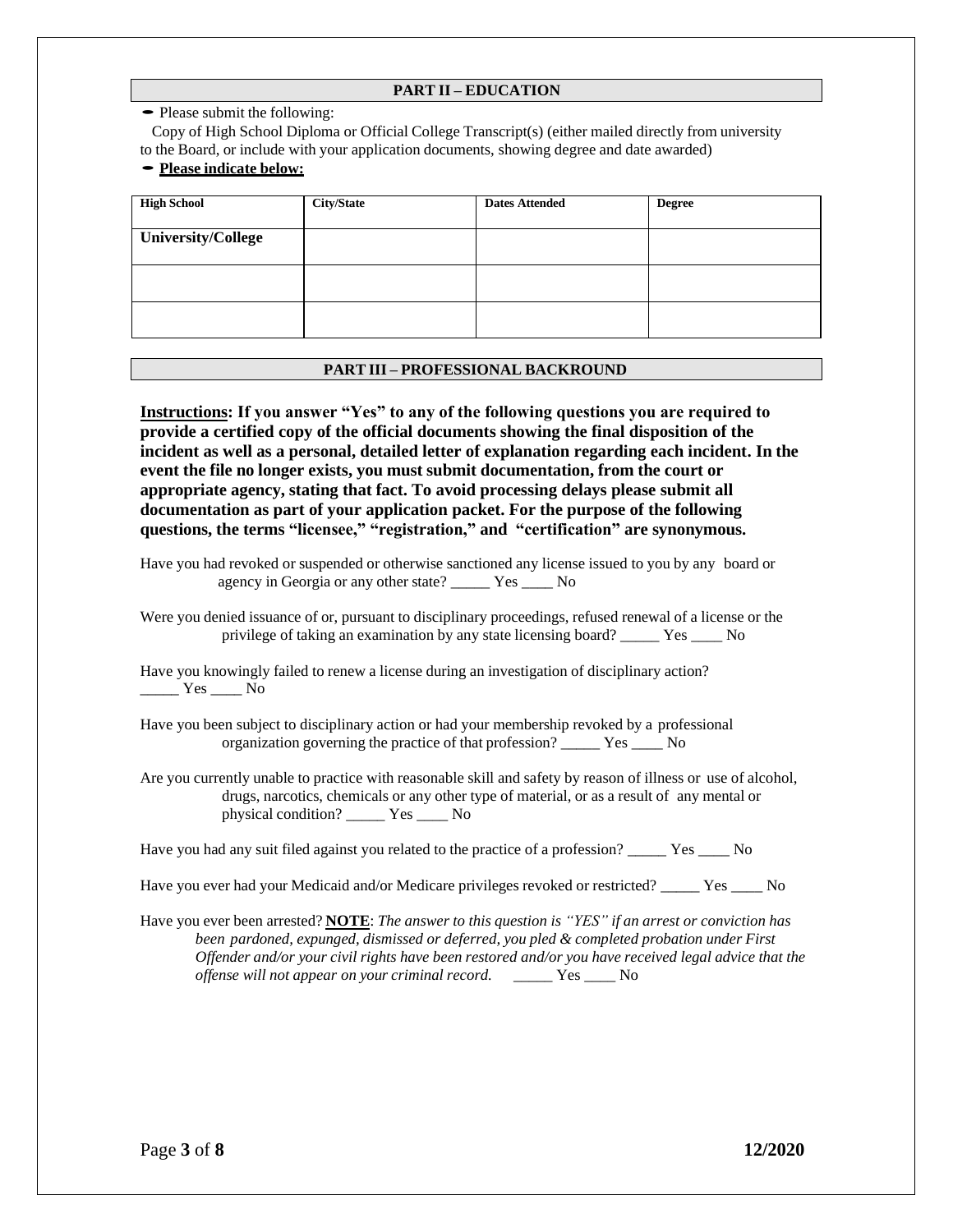|                                                                                                            |         | <b>PART IV – EMPLOYMENT</b>                                                                                                                                                                                                          |          |  |  |
|------------------------------------------------------------------------------------------------------------|---------|--------------------------------------------------------------------------------------------------------------------------------------------------------------------------------------------------------------------------------------|----------|--|--|
|                                                                                                            |         | • Please complete the following information concerning your current employment:                                                                                                                                                      |          |  |  |
| Company Name                                                                                               |         |                                                                                                                                                                                                                                      |          |  |  |
|                                                                                                            |         |                                                                                                                                                                                                                                      |          |  |  |
| Address                                                                                                    |         |                                                                                                                                                                                                                                      |          |  |  |
| Street                                                                                                     | Ste $#$ | City<br>State                                                                                                                                                                                                                        | Zip Code |  |  |
|                                                                                                            |         |                                                                                                                                                                                                                                      |          |  |  |
|                                                                                                            |         |                                                                                                                                                                                                                                      |          |  |  |
| Hours per week_______________________________Type of Employment: Full Time_________Part Time______________ |         |                                                                                                                                                                                                                                      |          |  |  |
|                                                                                                            |         |                                                                                                                                                                                                                                      |          |  |  |
|                                                                                                            |         | <b>PART V – RECIPROCITY</b>                                                                                                                                                                                                          |          |  |  |
|                                                                                                            |         | Please list all states in which you have held a Nursing Home Administrator License (contact state for<br>official verification of license, must be mailed directly to Board with state seal)                                         |          |  |  |
|                                                                                                            |         | State Issued State Issued State Issued State Issued State Issued State Issued State Issued State Issued State Issued State Issued State Issued State Issued State Issued State Issued State Issued State Issued State Issued S       |          |  |  |
|                                                                                                            |         |                                                                                                                                                                                                                                      |          |  |  |
|                                                                                                            |         | State Issued <b>State Issued State Issued State Issued State Issued State Issued State Issued State Issued State Issued State Issued State Issued State Issued State Issued State Issued State Issued State Issued State Issued </b> |          |  |  |

*\*Please request a score report from NAB be sent/transferred to the Board.*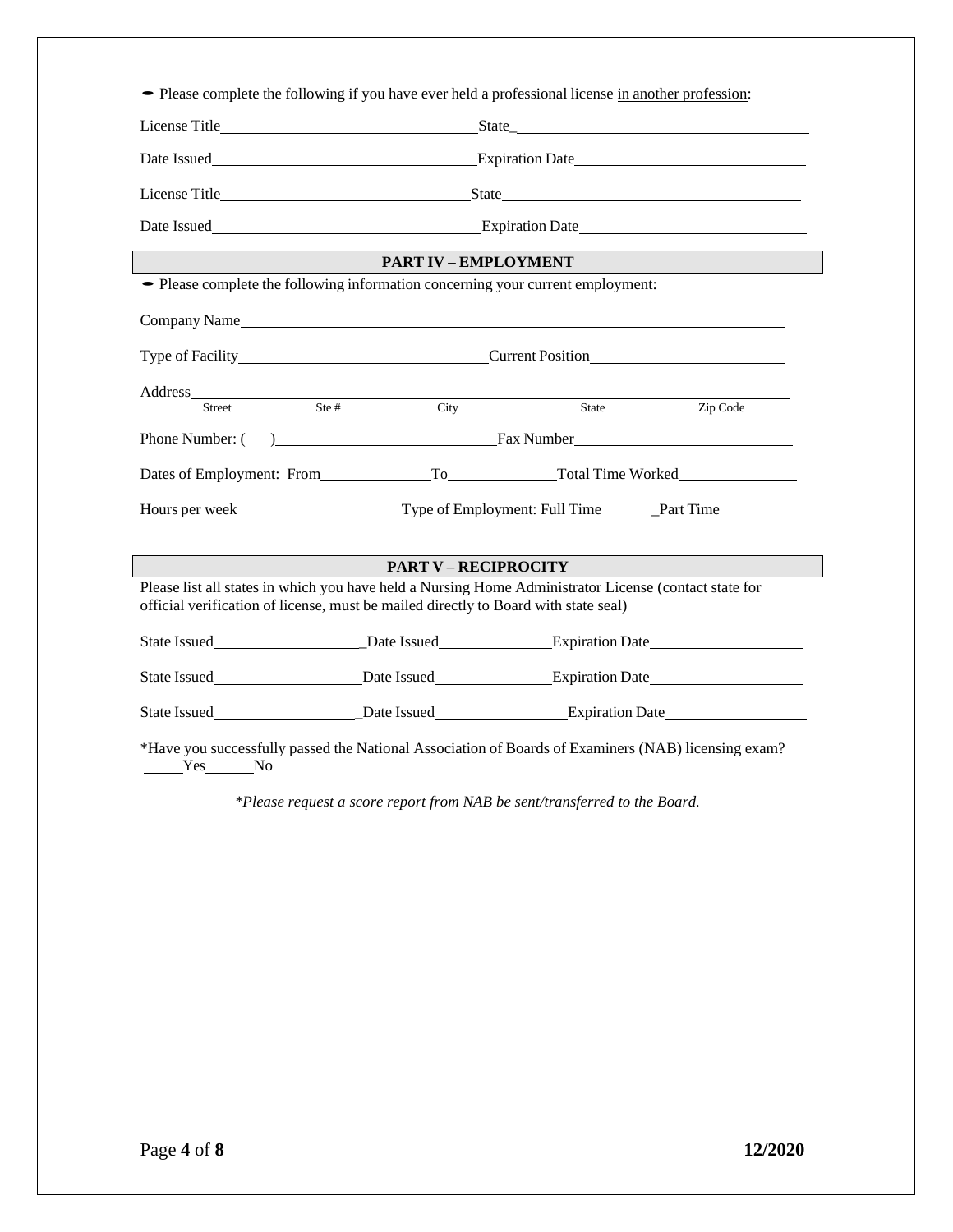# **Affidavit Regarding Citizenship**

Print Name:

I hereby swear and affirm that all information provided in this application is true and correct to the best of my knowledge and belief. I further swear and affirm that I have read and understand the current state laws and rules and regulations of the Board for which I am applying for licensure and I agree to abide by these laws and rules.

By executing this affidavit under oath, as an applicant for a professional license, as referenced in O.C.G.A. § 50-36-1, administered by the Professional Licensing Boards Division, the undersigned applicant also verifies one of the following with respect to his/her application for a public benefit (check one):

1) I am a United States citizen. **Please ATTACH a copy of your current Secure and Verifiable Document(s) such as driver's license, passport, or document as indicated on the Board website, [www.sos.ga.gov/plb,](http://www.sos.ga.gov/plb) with this application.**

2) I am **not** a United States citizen, but I am either a legal permanent resident of the United States or I am a qualified alien or non-immigrant under the Federal Immigration and Nationality Act with an alien number issued by the Department of Homeland Security or other federal immigration agency. **Please submit a copy of your current immigration document(s) which includes either your Alien number or your I-94 number and, if needed, SEVIS number (See Board website [www.sos.ga.gov/plb\)](http://www.sos.ga.gov/plb), with this application.**

The undersigned applicant also hereby verifies that he or she is 18 years of age or older and has provided at least one secure and verifiable document, as required by O.C.G.A.  $\S$  50-36-1(e)(1), with this affidavit.

In making the above representations under oath, I understand that any person who knowingly and willfully makes a false, fictitious, or fraudulent statement or representation in an affidavit shall be guilty of a violation of O.C.G.A. § 16-10-20, and face criminal penalties as allowed by such criminal statute. I also understand that any failure to make full and accurate disclosures may result in disciplinary action by the Board for which I am applying for licensure.

|                                            |                                                                                                                      | (State)     |
|--------------------------------------------|----------------------------------------------------------------------------------------------------------------------|-------------|
| <b>Signature of Applicant</b>              |                                                                                                                      |             |
| Printed Name of Applicant                  | <u> Alexandria de la contrada de la contrada de la contrada de la contrada de la contrada de la contrada de la c</u> |             |
| SUBSCRIBED AND SWORN BEFORE ME ON THIS THE |                                                                                                                      |             |
|                                            |                                                                                                                      | Notary Seal |
|                                            |                                                                                                                      |             |
| <b>Notary Public</b>                       |                                                                                                                      |             |
|                                            |                                                                                                                      |             |
|                                            |                                                                                                                      |             |
| Page 5 of 8                                |                                                                                                                      |             |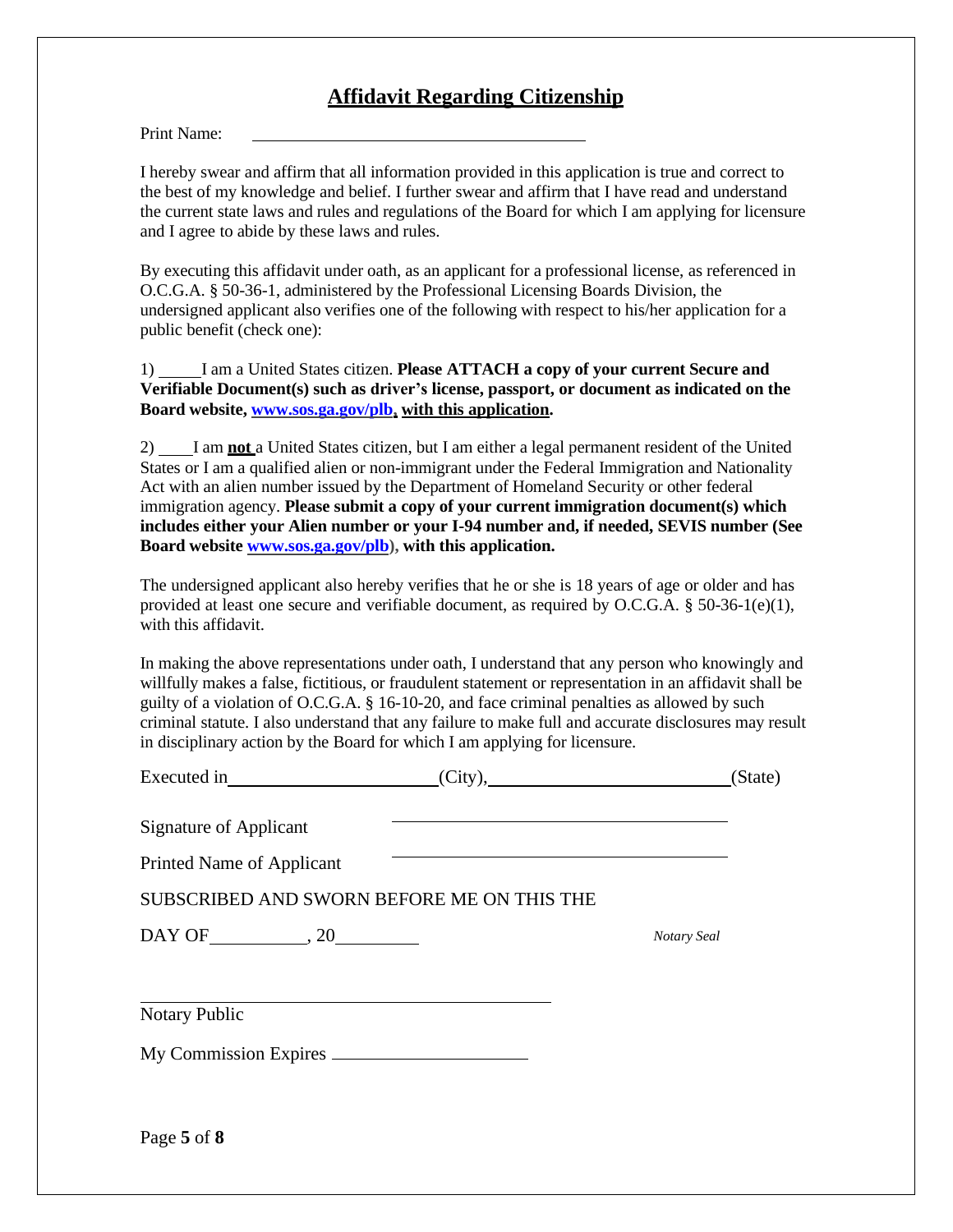# Georgia State Board of Long-Term Care Facility Administrators Affidavit of Applicant

*Please document with your initials that you have reviewed each of the resources listed below and have the affidavit notarized.* 

All statutory requirements are accessible via: <http://www.lexisnexis.com/hottopics/gacode/Default.asp> All Rules and Regulations are accessible via:<http://rules.sos.ga.gov/>

| Department of Community Health, Division of Medical Assistance, Nursing Facility      |
|---------------------------------------------------------------------------------------|
| Services Policy Manual - from https://www.mmis.georgia.gov/portal/default.aspx select |
| "Provider Manuals" under the "Provider Information" tab.                              |

- Georgia State Board of Long-Term Care Facility Administrators Law (OCGA § 43-27)
- Georgia statutes regarding Living Will, Durable Power of Attorney for Health Care, Withholding or withdrawal of life-sustaining procedures (OCGA § 31)
- \_\_\_\_\_ Georgia statutes pertaining to Department of Community Health with particular attention to sections pertaining to Long Term Care Facilities (OCGA § 31)
- Fire Safety Codes (OCGA § 25-2-13)
- \_\_\_\_\_ Disaster Preparedness Plans (Chapter 111-8-16)
- \_\_\_\_\_ DHS Rules pertaining to Nursing Homes/Long-Term Care Facilities (290).
- \_\_\_\_\_ Board Rules pertaining to Long-Term Care Facility Administrators (393).

**\_\_\_\_\_\_\_\_\_\_\_\_\_\_ \_\_\_\_\_\_\_\_\_\_\_\_\_\_\_\_\_\_\_\_\_\_\_\_\_\_\_\_\_\_\_\_\_\_\_\_\_\_\_\_\_\_\_ \_\_\_\_\_\_\_\_\_\_\_\_\_\_\_\_\_\_\_\_\_\_\_\_\_\_\_\_\_\_\_\_\_\_\_\_\_\_\_\_\_\_** (Date) (PRINTED Name of Applicant) (Signature of Applicant)

#### **Sworn to and subscribed before me this**

**\_\_\_\_day of \_\_\_\_\_\_\_\_\_\_\_\_\_, 20\_\_\_\_\_**

Signature of Notary Public\_\_\_\_\_\_\_\_\_\_\_\_\_\_\_\_\_\_\_\_\_\_\_\_\_\_\_\_\_\_\_\_\_\_

My commission expires: \_\_\_\_\_\_\_\_\_\_\_\_\_\_ *Notary Seal*

Page **6** of **8**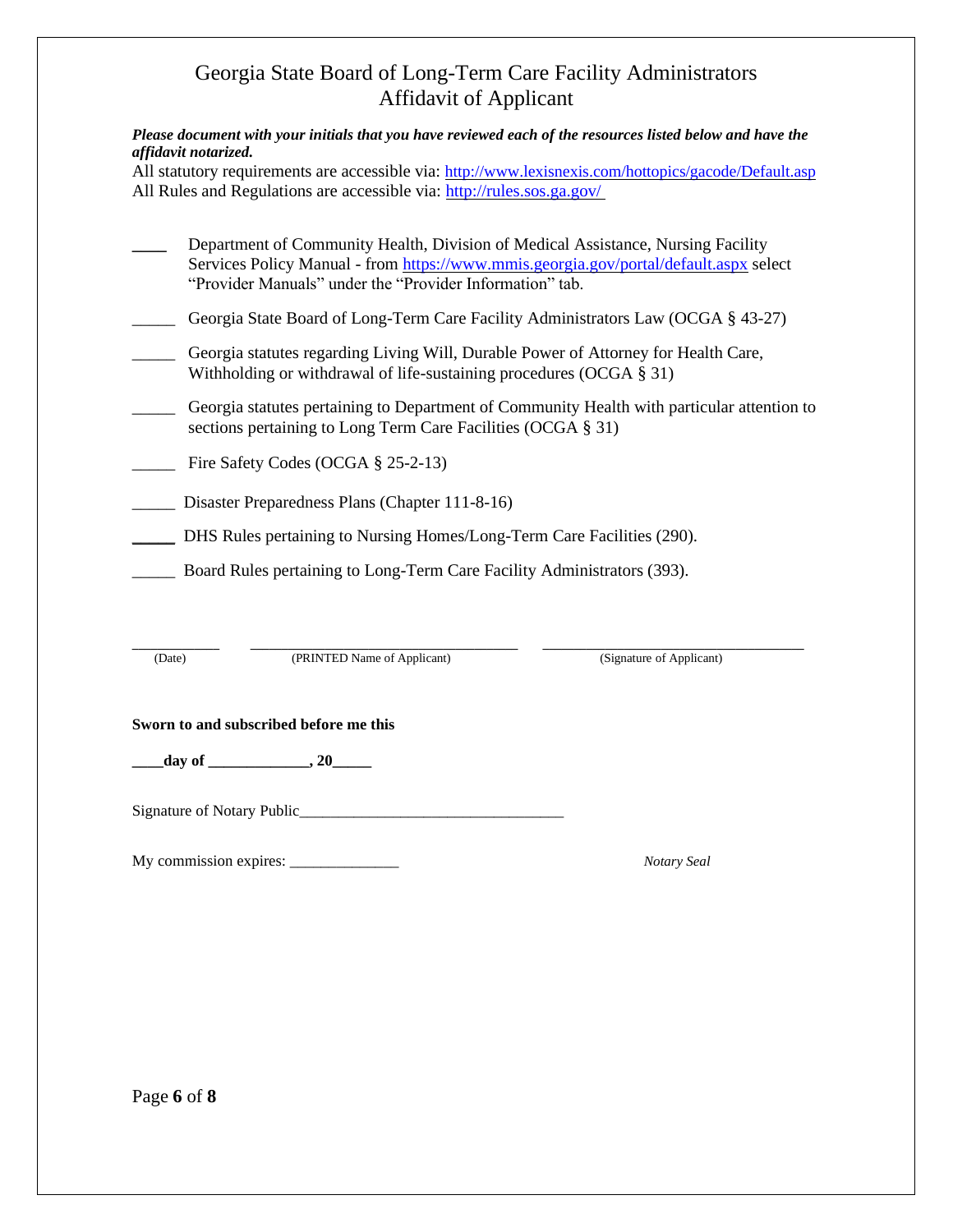

Georgia State Board of Long-Term Care Facility Administrators 237 Coliseum Drive, Macon, Georgia 31217-3858 Phone: 404-424-9966 \* [www.sos.ga.gov/plb](http://www.sos.ga.gov/plb/nursinghome)

## AFFIDAVIT OF EXPERIENCE FORM A

\*Please type or print legibly

- •Complete <sup>a</sup> form for each employer in order to meet the required experience for your application
- •Applicant **completes Part <sup>I</sup>**
- •Owner/Administrator of the nursing facility or the employer/superior in the chain of command at the home office that operates the licensed nursing facility and/or hospital **completes Part II**

#### **PART I – APPLICANT**

## **Applicant's Name**

**Name of business or corporation that owns facility:**

| Address of facility<br>Street<br>City   |  |  |                               | <b>State</b> | Zip |
|-----------------------------------------|--|--|-------------------------------|--------------|-----|
|                                         |  |  |                               |              |     |
|                                         |  |  | Dates employed: From: To: To: |              |     |
| Month/Year                              |  |  | Month/Year                    |              |     |
| <b>Description of Responsibilities:</b> |  |  |                               |              |     |
|                                         |  |  |                               |              |     |
|                                         |  |  |                               |              |     |
|                                         |  |  |                               |              |     |
|                                         |  |  |                               |              |     |
|                                         |  |  |                               |              |     |

## **Affidavit**

I, the above Applicant, attest that the above information is a true and accurate representation of experience obtained in a nursing facility or home office that operates licensed nursing facilities or hospitals.

Date Signature of Applicant

Page **7** of **8**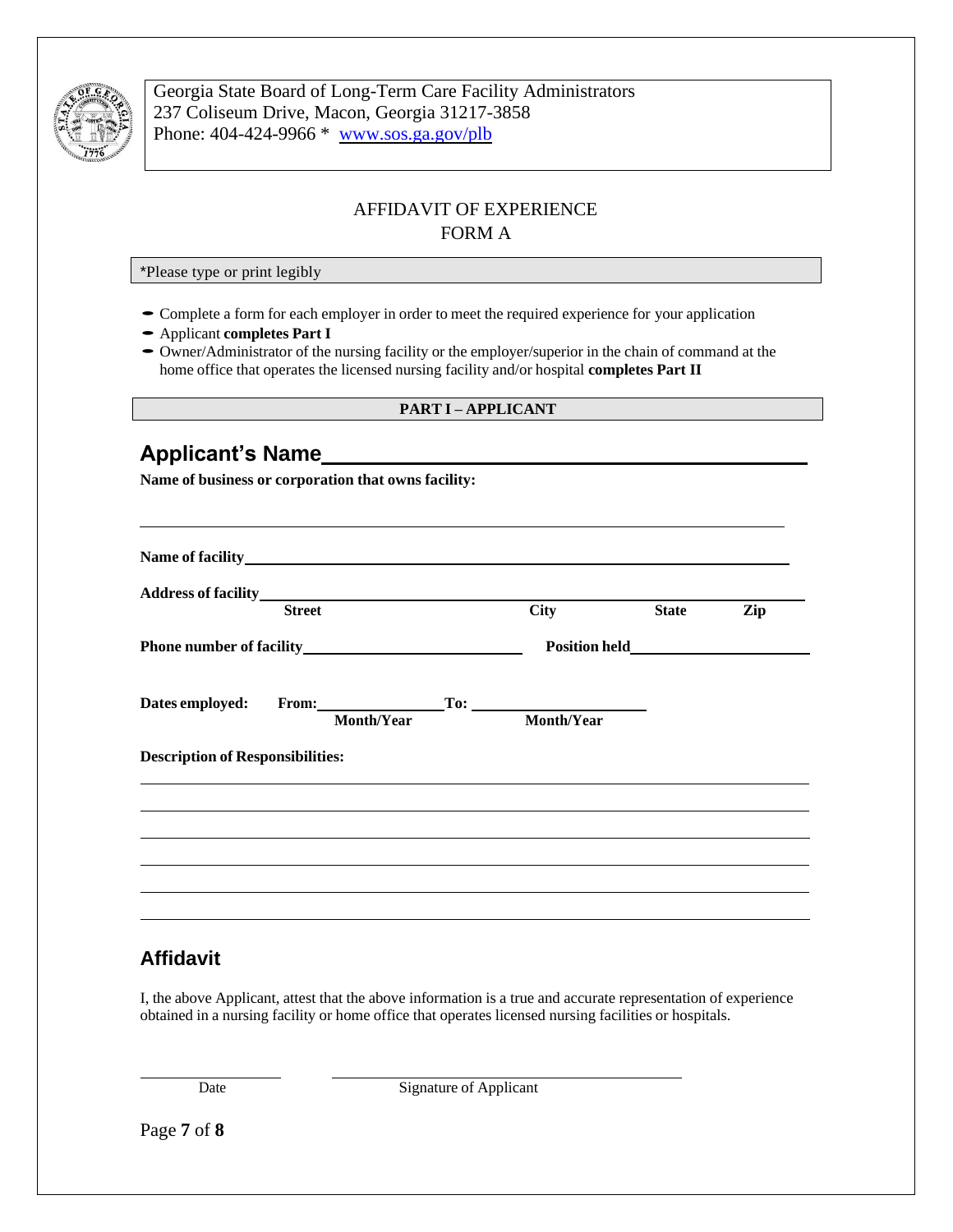#### **PARTII – OWNER/ADMINISTRATOR/EMPLOYER/SUPERIOR**

#### **Instructions**

•**Please review the applicant's description of experience**

•**Please submit comments or any additional information that will assist the Board in its decision regarding licensure for the applicant:**

**Comments**

**I, the undersigned Owner/Administrator of the nursing facility, or Employer or Superior in the chain of command at the home office that operates licensed nursing facilities and/or hospitals, attest that the description provided by the Applicant of the experience obtained in a nursing facility, home office of a business or corporation that operates licensed nursing facilities or hospitals, is true and accurate, and I further acknowledge that I may be required to furnish additional information promptly for this application to be processed.**

**\_**

l

֦

DatePrinted Name of Nursing Home Administrator/Employer

Signature of Nursing Home Administrator/Employer

**Subscribed and sworn to before me this**

**day of 20**

**Notary Public**

**My Commission Expires** 

*Notary Seal*